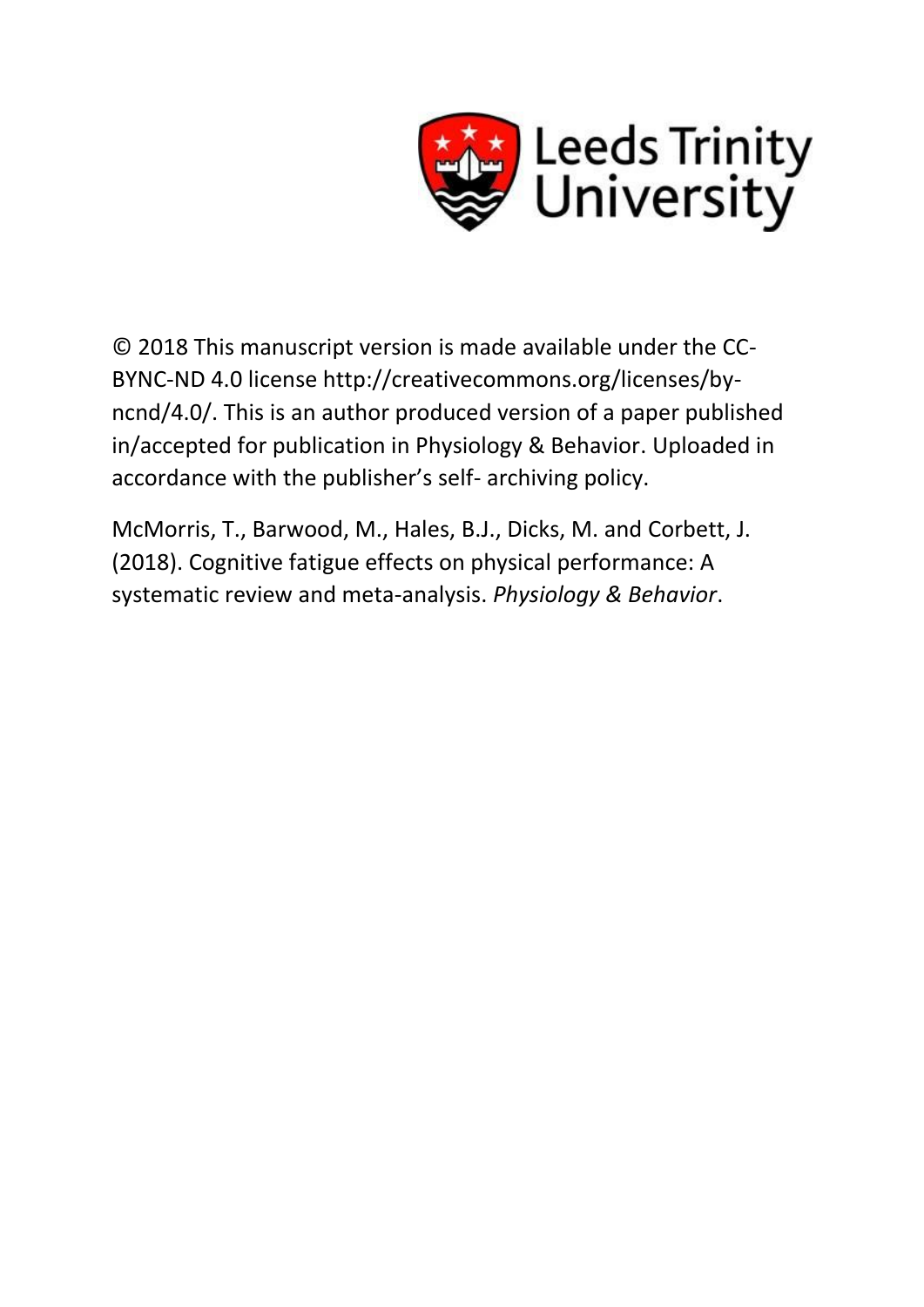# **Cognitive fatigue effects on physical performance: a systematic review and meta-analysis**

Terry McMorris<sup>1,2,3\*</sup>, Martin Barwood<sup>4</sup>, Beverley J. Hale<sup>2</sup>, Matt Dicks<sup>1</sup>, Jo Corbett<sup>1</sup>

<sup>1</sup>Department of Sport and Exercise Science, Faculty of Science, University of Portsmouth,

Guildhall Walk, Portsmouth PO1 2ER, United Kingdom

<sup>2</sup>Department Sport and Exercise Science, Institute for Sport, University of Chichester, College

Lane, Chichester, West Sussex PO19 6PE, United Kingdom

<sup>3</sup>Department of Psychology, Faculty of Health and Life Sciences, Northumbria University,

Northumberland Road, Newcastle-upon-Tyne NE1 8ST, United Kingdom

<sup>4</sup>Department of Sport, Health and Nutrition, Leeds Trinity University, Brownberrie Lane,

Horsforth LS18 5HD, United Kingdom

\*Address for correspondence: Professor Terry McMorris, 63 Four Winds Court, Hartlepool

TS26 0LP, United Kingdom. E-mail t.mcmorris@chi.ac.uk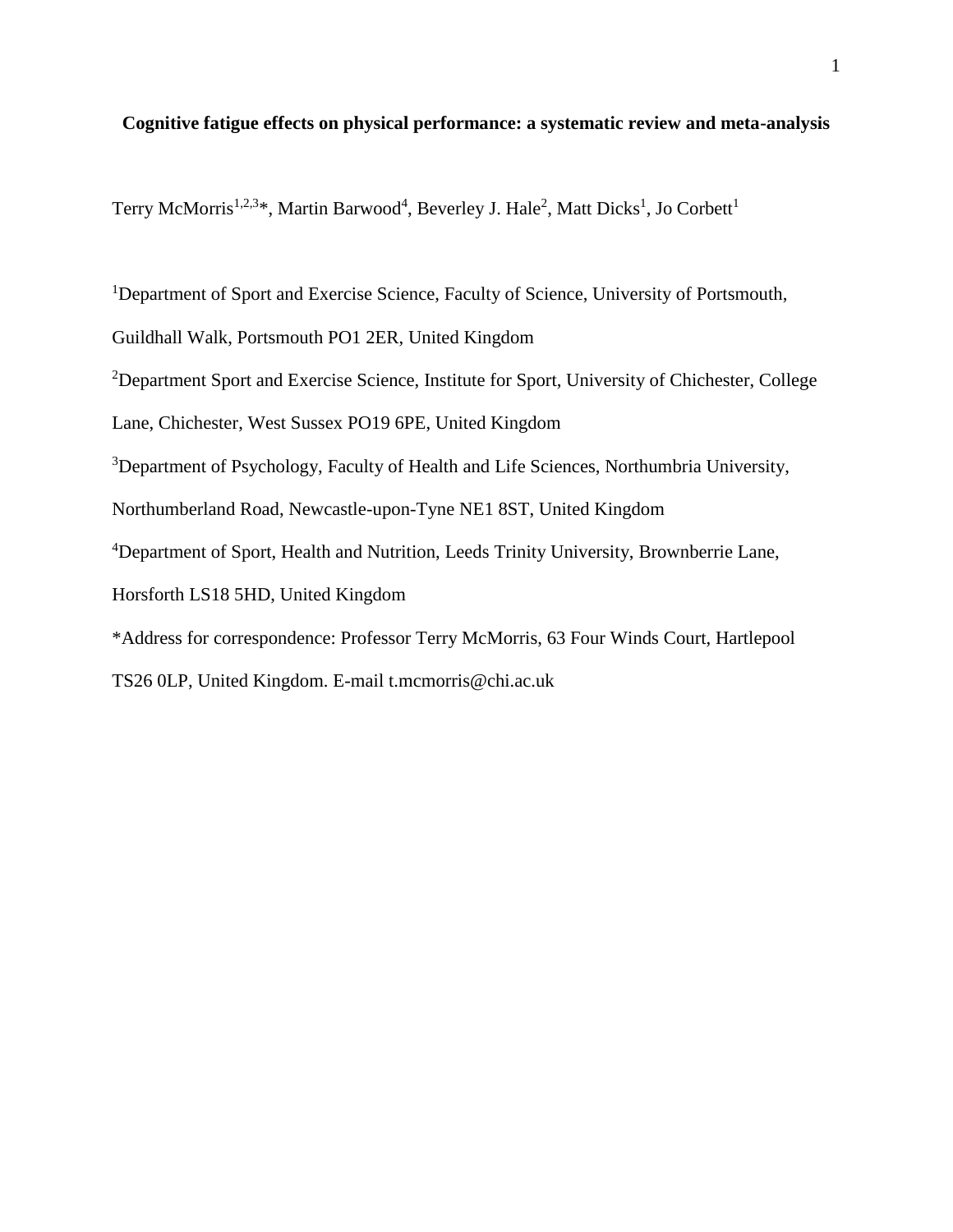#### Abstract

Recent research has examined the effect that undertaking a cognitively fatiguing task for  $\leq 90$ minutes has on subsequent physical performance. Cognitive fatigue is claimed to affect subsequent physical performance by inducing energy depletion in the brain, depletion of brain catecholamine neurotransmitters or changes in motivation. Observation of the psychophysiology and neurochemistry literature questions the ability of 90 minutes' cognitive activity to deplete energy or catecholamine resources. The purpose of this study, therefore, was to examine the evidence for cognitive fatigue having an effect on subsequent physical performance. A systematic, meta-analytic review was undertaken. We found a small but significant pooled effect size based on comparison between physical performance post-cognitive fatigue compared to post-control (g = -0.27, SE = -0.12, 95% CI -0.49 to -0.04,  $Z(10) = -2.283$ , p < 0.05). However, the results were not heterogenous ( $Q(10) = 2.789$ ,  $p > 0.10$ ,  $T^2 < 0.001$ ), suggesting that the pooled effect size does not amount to a real effect and differences are due to random error. No publication bias was evident (Kendall's  $\tau = -0.07$ , p  $> 0.05$ ). Thus, the results are somewhat contradictory. The pooled effect size shows a small but significant negative effect of cognitive fatigue, however tests of heterogeneity show that the results are due to random error. Future research should use neuroscientific tests to ensure that cognitive fatigue has been achieved. Key words. central executive: central fatigue: motivation.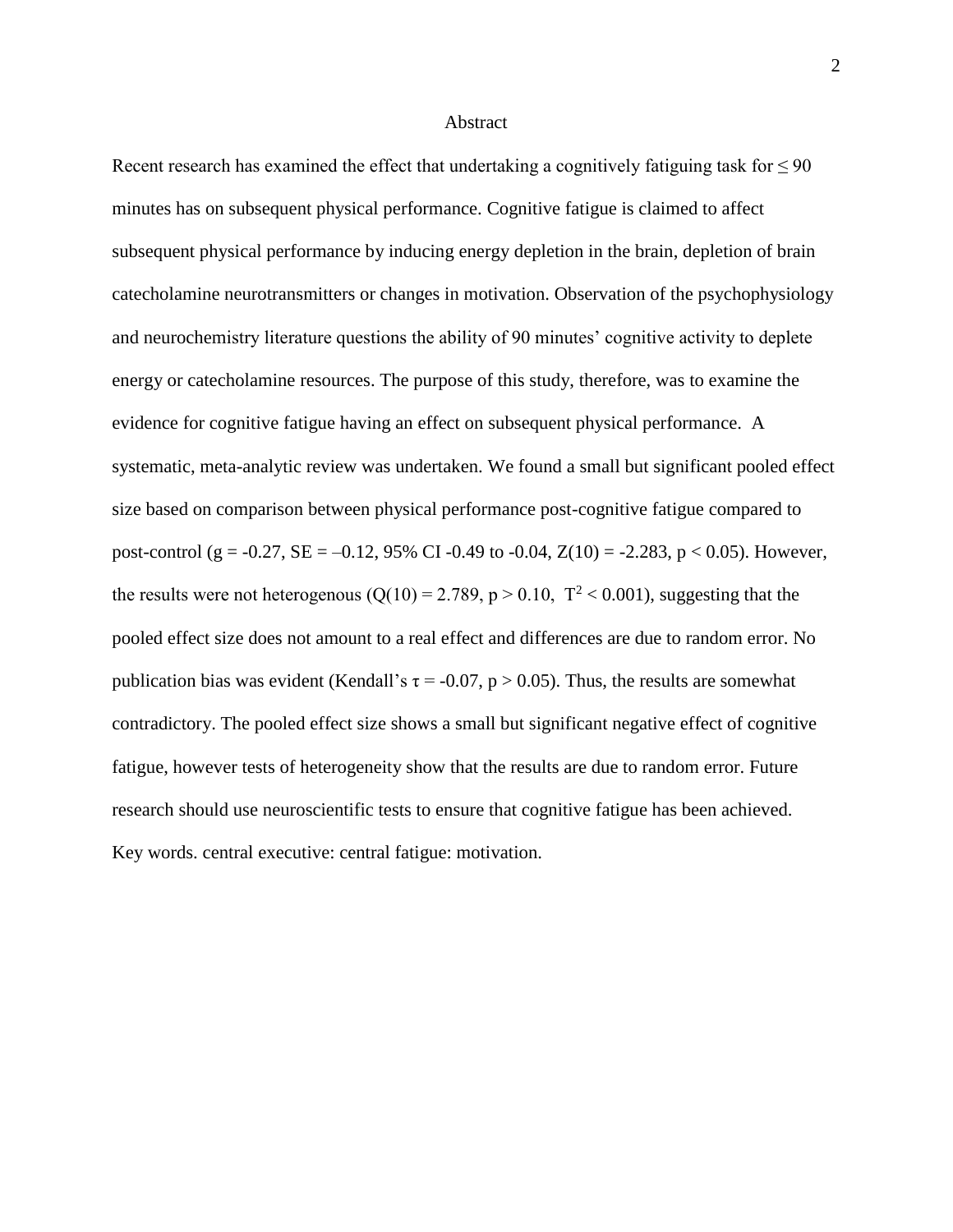# **Cognitive fatigue effects on physical performance: a systematic review and meta-analysis 1. Introduction**

Cognitive fatigue is commonly viewed as a psychobiological state that occurs following an extended period of self-regulated activity, which leads to a decrement in the performance of reasoned cognitive processing tasks over a period of time [1,2]. Comparatively recent increased interest in physically-induced central fatigue (e. g. [3-8]) has led several authors (e. g. [9-12]) to utilize a cognitive fatigue-subsequent physical performance task paradigm to examine the effect of cognitive fatigue, induced by undertaking central executive tasks, on subsequent physical performance. The underlying rationale for such an experimental approach has intuitive appeal. Overcoming exercise-induced central fatigue is thought to involve inhibition of the desire to stop exercising, a process which has been claimed to take place in the pre-supplementary motor area (pre-SMA) and anterior cingulate cortex (ACC) [10, 11, 13]. The ACC and pre-SMA are seen by most cognitive neuroscientists as being part of the central executive process which Miyake et al. [14] termed "inhibition of prepotent responses" (p. 50), therefore researchers examining the effect of cognitive fatigue on subsequent physical performance have utilized the undertaking of central executive inhibition tasks to cognitively fatigue participants [9-11, 13, 15-18].

Recent narrative reviews [19, 20] have concluded that the literature appears to support the hypothesis that cognitive fatigue would negatively affect subsequent physical performance. However, observation of the results, especially when outcome variables (e.g. time to complete the task and distance covered in a given time) are measured, shows almost equivocal findings. Moreover, examination of the broader cognitive fatigue and resource depletion literature shows that there is little evidence of fatigue taking place [21, 22], while claims concerning the mechanisms involved have been questioned. For example, one initially considered proposal that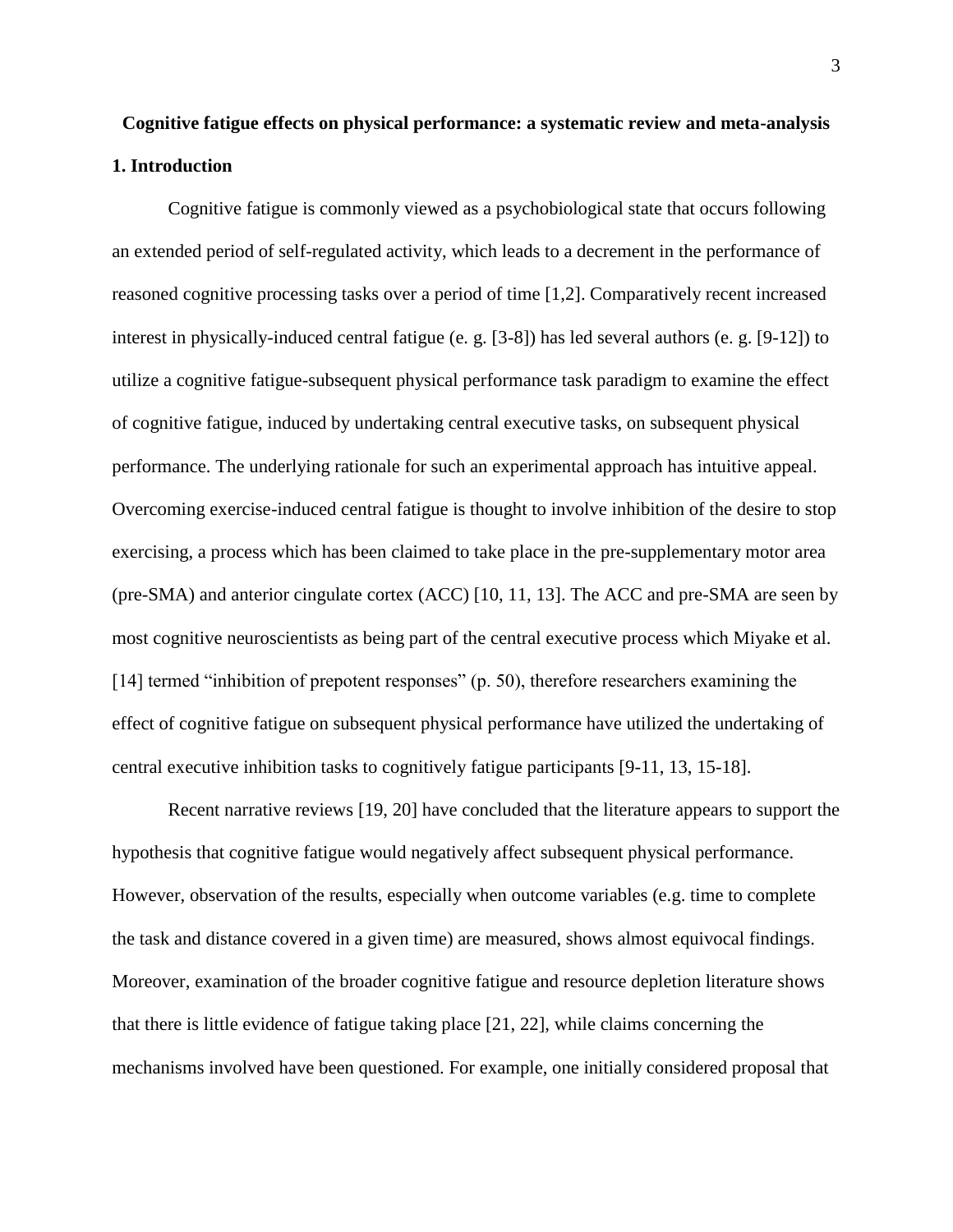cognitive fatigue induces depletion of glucose levels in the brain [23], has been strongly criticized [24]. Indeed, reviews have shown very little evidence for any significant increase in brain metabolism during cognition [24, 25]. However, other underlying factors have also been put forward as possible reasons for performance of central executive tasks inducing a decrement in subsequent physical performance. Consistent with Marcora et al.'s psychobiological [10] and Noakes et al.'s [6] "central governor" theories of central fatigue, it has been argued that undertaking the central executive tasks results in the individual perceiving the effort required to undertake the exercise as being greater than in the control condition [10, 20]. It has been claimed that this has a negative effect on the person's motivation for undertaking the subsequent physical task, resulting in poorer performance than in a control condition [20].

These issues leave us concerned about the conclusions drawn by the narrative reviewers. The efficacy of central executive tasks to induce brain energy and neurotransmitter depletion is questionable but evidence from cognitive fatigue tasks does not supply any definitive answers. However, there is some qualitative information concerning the possible effects of cognitive fatigue-induced changes in perception of effort and motivation levels on subsequent physical performance. Therefore, we decided to attempt to clarify the situation. To do this, we undertook a systematic review with meta-analysis of the evidence for cognitive fatigue, induced by undertaking central executive tasks, having a negative effect on subsequent physical performance. The meta-analysis provides empirical evidence which will either support or fail to support the conclusions made by the narrative reviewers. Moreover, it will provide empirical evidence concerning the strength of any significant effect of cognitive fatigue on subsequent physical performance. This will help researchers determine whether to continue with this type of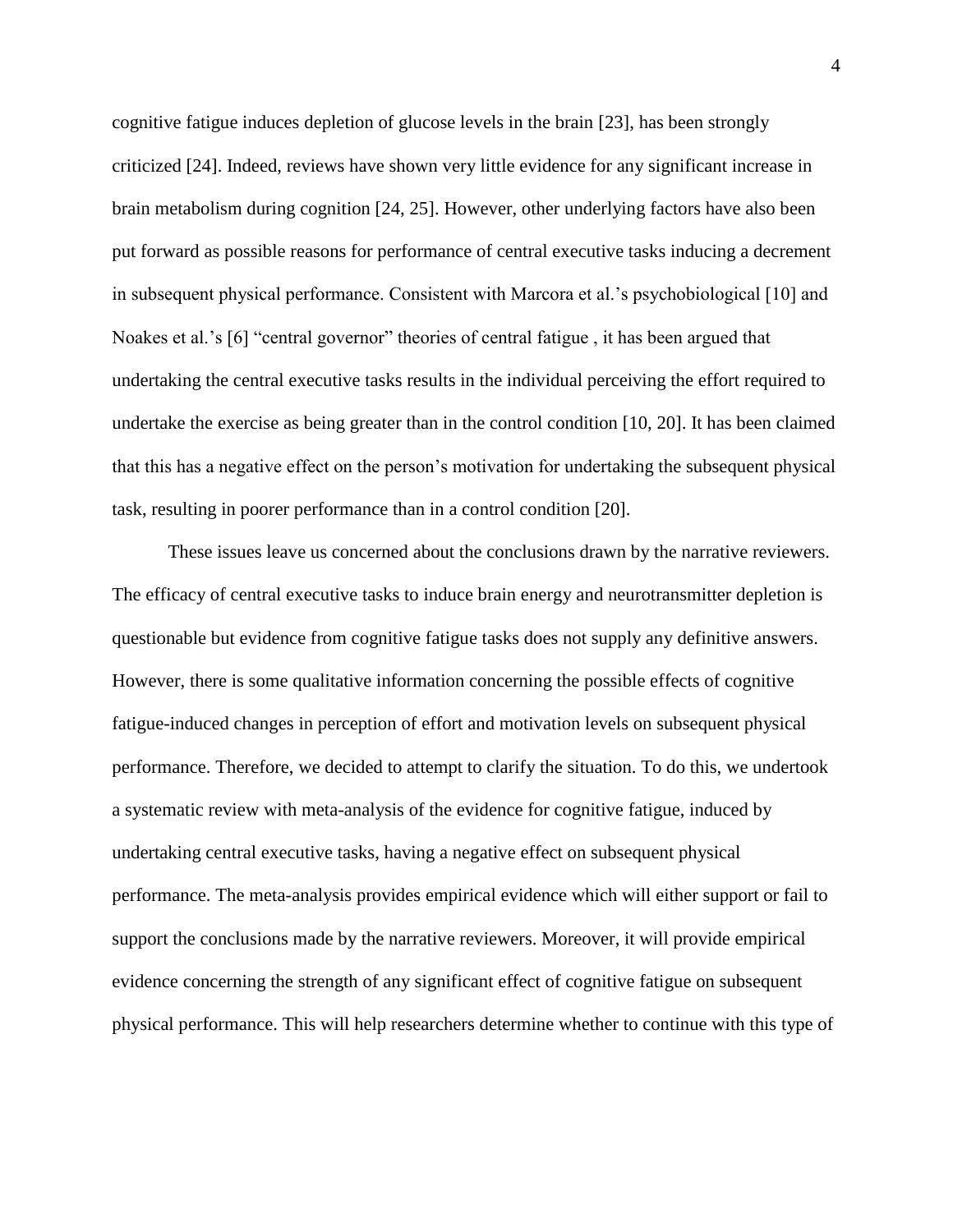protocol or whether it needs to be refined. This is an important issue as this protocol is seen as providing useful evidence in the central fatigue hypothesis debate.

# **2. Method**

The reporting and protocol for this study followed the preferred reporting items for systematic reviews and meta-analysis (PRISMA) protocols. A systematic literature search using the databases PubMed and SCOPUS was undertaken. Each database was searched from their earliest available record up to November 2017. Key words used in the searches were combinations of "cognitive" "fatigue", "exercise", "physical", "subsequent" and "performance". In addition, reference lists from empirical reports and reviews were examined and screened for eligibility.

# **2.1. Selection of studies**

Two of the authors selected articles for inclusion. The titles and abstracts of publications obtained by the search strategy were screened. All trials classified as relevant by any of the authors were retrieved. Based on the information within the full reports, we used a standardized form to select the trials eligible for inclusion in the review. There was no blinding to study author, institution or journal at this stage.

Studies were included if (a) they were performed on healthy humans: (b) within-subject design was used: (c) the study design included a control condition: (d) the cognitive fatigue condition (i) utilized a commonly accepted central executive task requiring conscious inhibition of prepotent responses, according to Baddeley [26] and/or Miyake et al. [14]; (ii) required an objective response; (iii) there was clear evidence of the brain neuroanatomy involved in undertaking the task (iv) subjectively scored emotional tasks were not included: (e) the requirement of the post-treatment physical performance was (i) to cover a given distance in as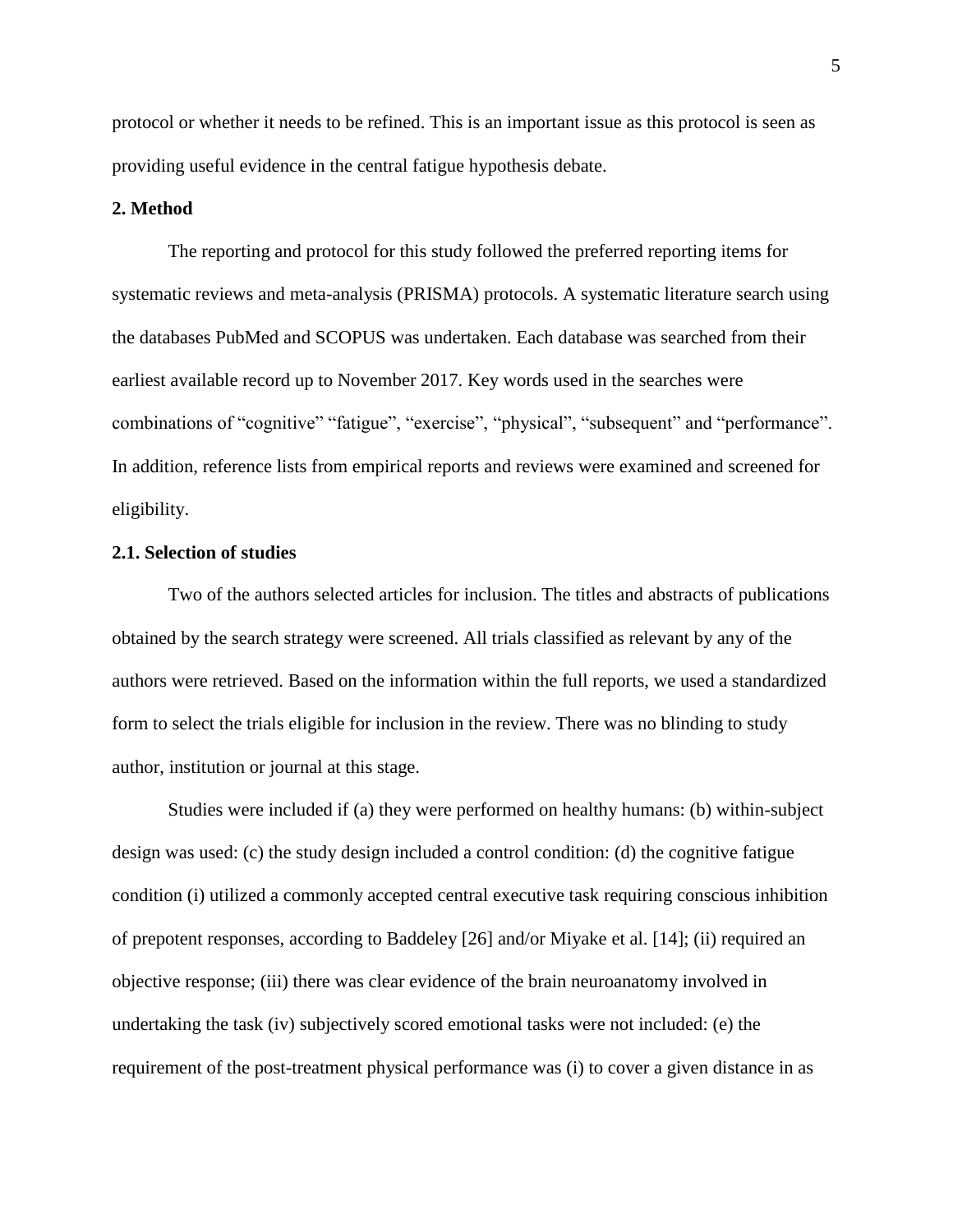fast a time as possible; or (ii) to cover as much distance as possible in a given time; or (iii), with resistance exercise, maintaining a given force production to failure/exhaustion;(iv) to complete as many repetitions as possible in a given time, or (v) to complete as many repetitions as possible before voluntary exhaustion. Studies also had to present statistical information from which effect sizes could be calculated. English language restrictions were applied.

# **2.2. Statistical treatment**

Initially Cohen's d effect sizes were calculated using the following formula: mean control – mean experimental/SD control. These were then transformed to Hedges' g by applying the correction factor J  $[J = 1 - (3/4df - 1)]$ . A random effects group comparative model was used to calculate the pooled effect size using Comprehensive Meta Analysis Version 3.0 [27]. Statistical heterogeneity of the treatment between studies was evaluated using the Cochran Q test (consistent with other research, the threshold p value of 0.1 was considered statistically significant [28, 29]) and  $T^2$ , and the  $I^2$  test for inconsistency (values greater than 75% were considered as indicative of high heterogeneity [28]). Publication bias was examined using Begg's test [29].

# **3. Results**

Figure 1 outlines the stages of the literature research and choice of studies to be included. Following this procedure, there were eight studies. Of these studies, two undertook two separate experiments with different participants and so for the meta-analysis these were treated as separate studies. Similarly, one study tested two distinctly different groups of participants and this study was also treated as two separate studies, as it yielded two separate and independent effect sizes. This resulted in 11 effect sizes with  $N = 148$ .

*Insert Figure 1 about here*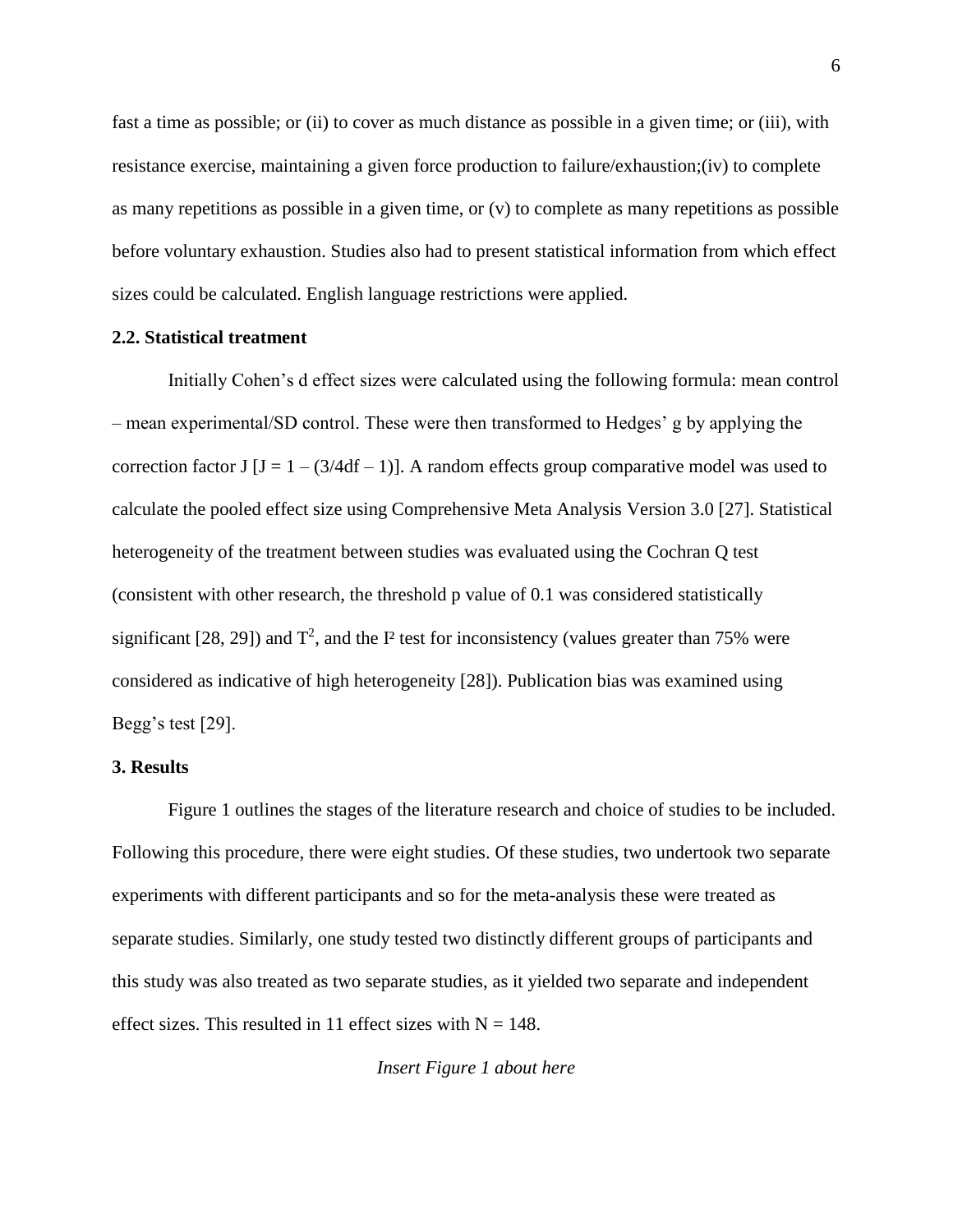Ten experiments provided data for one outcome effect size, while one provided data for two effect sizes. In this study, effect sizes were combined to form one effect size as recommend by Borenstein et al. [27]. There was a total of 11 effect sizes. Table 1 shows the main outcomes from each experiment based on probabilities.

# *Insert Table 1 about here*

Examination of Table 1 shows that from the 11 studies, there were 12 outcome dependent variables based on probabilities. Half of the variables for physical performance were significantly, negatively affected by mental fatigue. All experiments except one demonstrated negative effect sizes. Shücker and MacMahon (study 2) [17] showed a positive but near zero effect size. The pooled effect size was  $g = -0.29$  (SE =  $-0.12$ ), 95% CI -0.49 to -0.04 (Z(10) = -2.283,  $p = 0.02$ ). However, the results showed little dispersion of effects across the selected studies (Q(10) = 2.787, p = 0.99,  $T^2$  < 0.001,  $I^2$  < 0.001%), suggesting that the pooled effect size does not amount to a real effect and differences are due to random error [27, 28] (see Figure 2).. No publication bias was evident, as measured by the Begg and Mazumdar [29] formula (Kendall's  $\tau$  = -0.07, p = 0.38, one-tailed). The classical fail-safe N [30] was significant (Z = -2.29,  $p = 0.02$ ) and estimated that five more studies showing positive effects would result in nonsignificance.

#### *Insert Figure 2 about here*

#### **4. Discussion**

The findings from this meta-analytical review, indicate that the evidence for cognitive fatigue, induced by central executive inhibition tasks, having a negative effect on subsequent physical performance appears to be currently unclear. The results, based on probabilities (see Table 1), are equivocal, while the meta-analysis data also provide a somewhat mixed picture.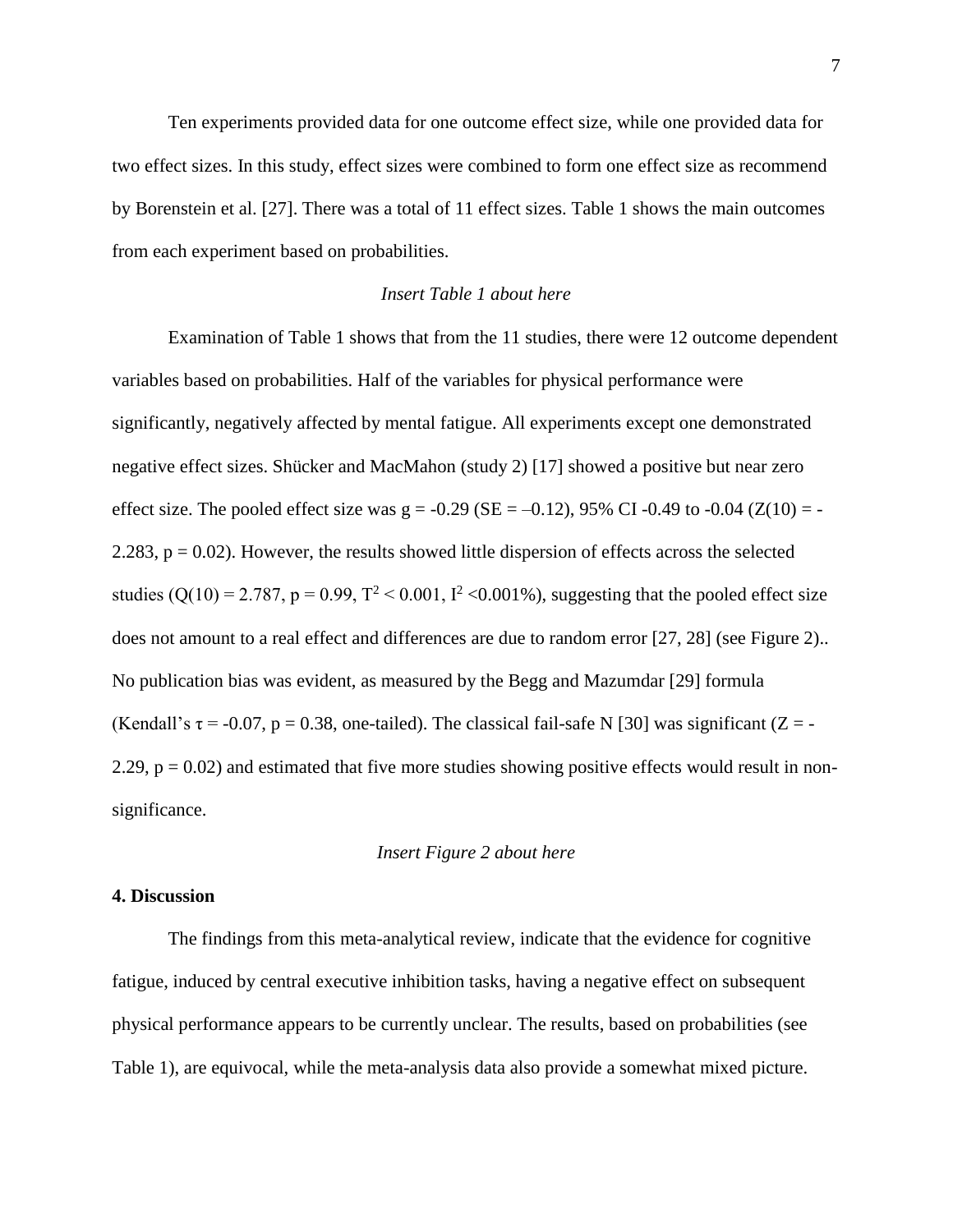The pooled effect size is small but significant, when measured by comparison between postmental fatigue and post-control condition results. However, the Q value is non-significant, which means that the dispersion between the studies is less than one would expect by chance. More importantly, the very small  $T^2$  result indicates that there was no real significant effect and that differences are due more to random error. This empirical approach differs from the conclusions made by the authors of the two narrative reviews [19, 20]. To some extent, this may be due to small differences in the criteria for inclusion in those reviews and in the present meta-analysis, but observation of the probability results of the studies reviewed by those authors provide very similar results to the probabilities reported in this study. Indeed, Van Cutsem et al. [20] were cautious in interpreting their data, due to the fact that their results were close to being equivocal. We too are cautious because one set of data supports a difference, while two others do not. Moreover, our sample size is small, as indeed are those of the narrative reviewers [19, 20]. However, while the probability results and the pooled effect size results are affected by sample size, the  $T<sup>2</sup>$  statistic is not, as this measure depends on scale. Therefore, our results provide more support for the argument that the data are due to random error rather than a true treatment effect [27]. Nevertheless, one can not simply ignore the fact that the pooled effect size was significant, although small but Inzlicht and colleagues [21, 22] have questioned the efficacy of at least part of the underlying rationale by raising doubts concerning whether or not cognitive tasks really do affect brain metabolism [21, 22].

We chose central executive inhibition tasks because in many of the studies reviewed, authors stated or implied [9, 10, 13, 16] that during endurance exercise, the athlete must inhibit perceptions of fatigue if the goal is to be achieved. Therefore, the performance of cognitively fatiguing central executive tasks, which require inhibition of prepotent responses, would deplete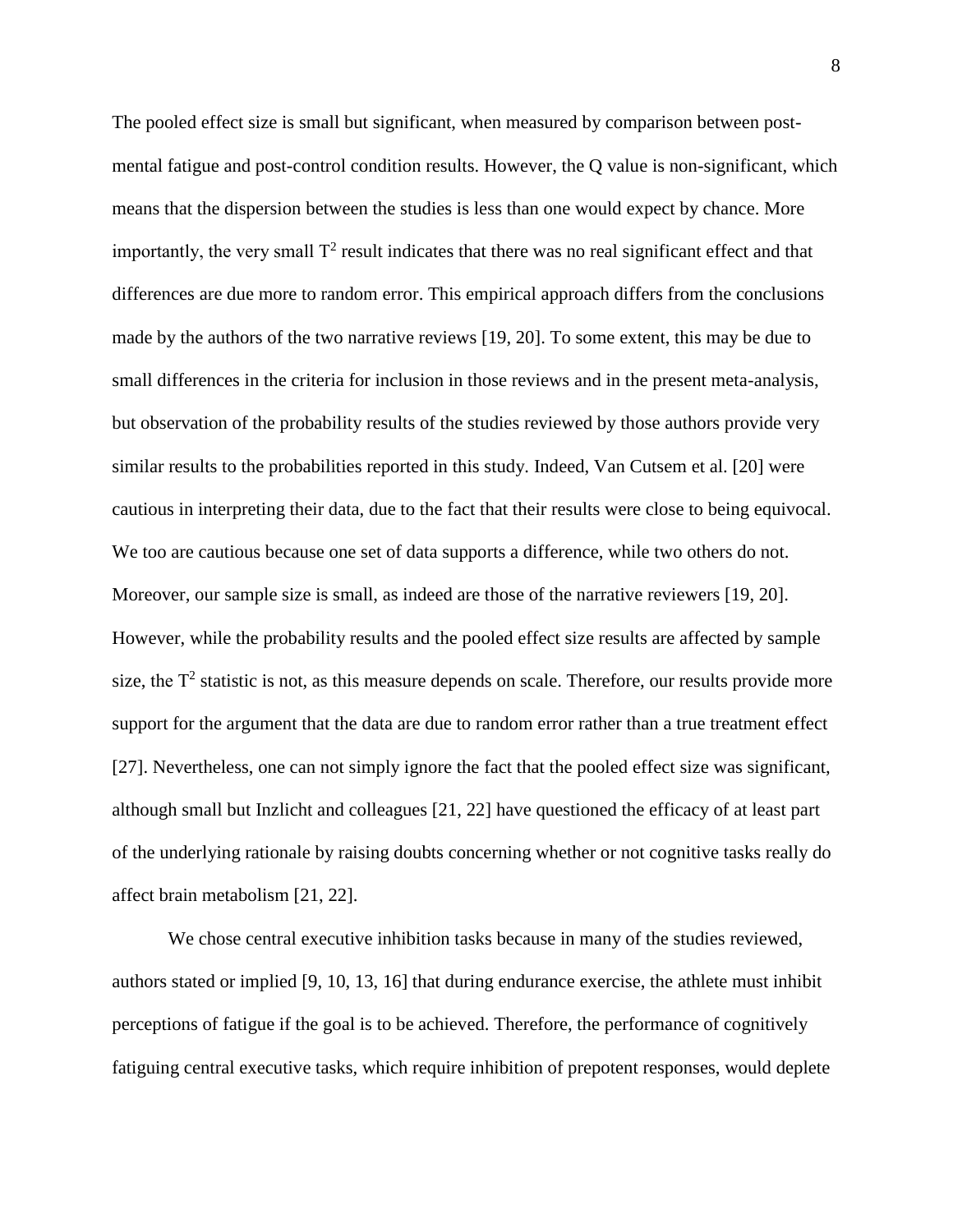resources necessary to inhibit perceptions of fatigue, leading to impairment of the participant's physical performance relative to the control condition. As highlighted in the Introduction, research has proposed that this activity is dependent on activation of the pre-SMA and ACC [10]. As a result, the studies have logically and sensibly utilized central executive inhibition tasks, including the Stroop color-word test [31], go/no go task (see [32]) and the AX-Continuous Performance Task (AX-CPT) {33], as the cognitively fatiguing conditions. These tasks are all thought to activate similar neural pathways. The color-word interference condition in the Stroop test activates a wide range of regions including ACC, dorsolateral prefrontal cortex (DLPFC), SMA, inferior frontal gyrus (IFG) and medial superior parietal cortex [34, 35]. The go/no go task also activates the ACC, SMA and the right IFG but in addition, the pre-SMA and the subthalamic nucleus (STN) [36-38]. The AX-CPT engages the ACC, bilateral DLPFC, left premotor cortex and the bilateral IFG [39, 40]. These collective brain regions are part of the dopaminergic and noradrenergic pathways, which depend upon the supply of the catecholamines neurotransmitters dopamine and noradrenaline for activation. One other study considered in this review [12] also included the 1-back test [41], a central executive task which requires dopamine and noradrenaline for activation but is not an inhibition task [42]. However, the main task used in the studies considered in this review was the Stroop color word task.

As stated above, the evidence that undertaking central executive tasks really does induce cognitive fatigue has been questioned [21, 22] and in a series of comprehensive literature reviews, Raichle [43, 44], and Raichle and Gusnard [45] concluded that there is little evidence to show that in normoxia and normothermia, brain energy supplies are depleted by cognition. Indeed, this does question the use of the term "cognitive fatigue" in this type of protocol. Unfortunately, based on the data available, we can not state whether or not brain metabolism was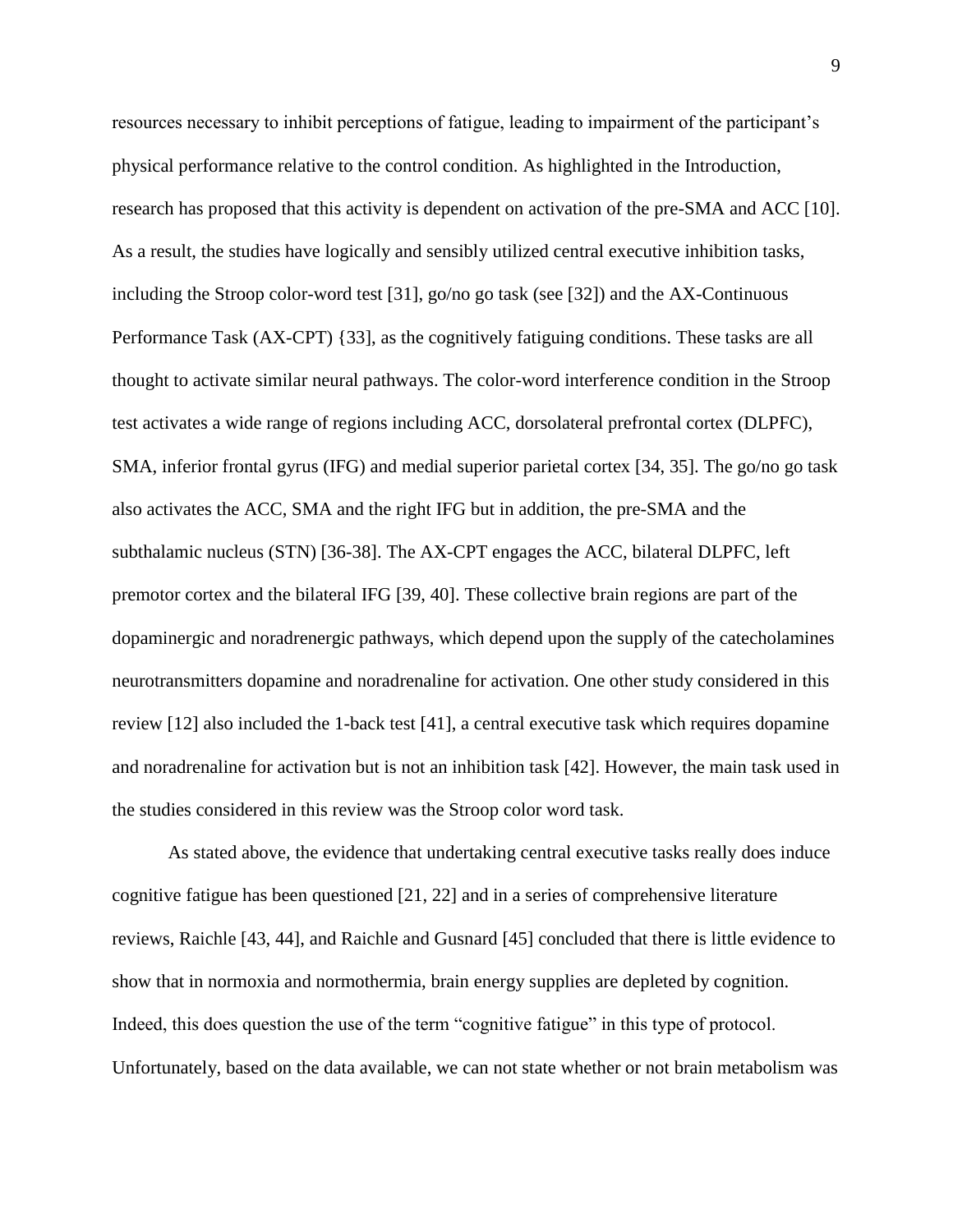depleted in the cognitive fatigue tasks reviewed, but brain metabolism is not the only factor involved in cognitive fatigue. Marcora and colleagues [10, 13] proposed that undertaking a cognitive task can affect motivation for subsequent physical performance and this we can examine, albeit qualitatively, from the studies examined. However, observation of Table 1 shows that there was no reported significant diminution of motivation following completion of the central executive tasks or prior to undertaking the exercise in the control condition in any of the studies. Nevertheless, in eight of the 11 experiments, participants reported significantly increased subjective perceptions of fatigue and/or effort following the inhibition task (see Table 1) and it is possible that this could have affected subsequent physical performance, even if only to a small extent. That the effect is small may also be due to the fact that our data suggest that there was no diminution of motivation (see Table 1). This would have a positive effect on the decision to continue exercising rather than stop, as has been shown in studies examining the effect of preexercise motivational self-talk [46]. Observation of Table 1 and Figure 3 also suggests that there is a possible gender factor, in that the all male studies tended to show the highest negative effects. Unfortunately the data are such that sub-group analyses are not viable.

# 4.1. Limitations and future research

The sample size was large enough to carry out a basic meta-analysis but did not allow for comparison between possible moderators, such as duration of the central executive task. Examination of the effects of other central executive tasks, e.g. sustained attention, would be interesting. The fact that there were no physiological, psychophysiological or neurochemical measures during the central executive tasks means that comment on their efficacy is somewhat speculative although based on research into effects of cognitive fatigue on similar tasks. Moreover, Van Cutsem et al. [20] suggested that cognitive fatigue may affect endurance tasks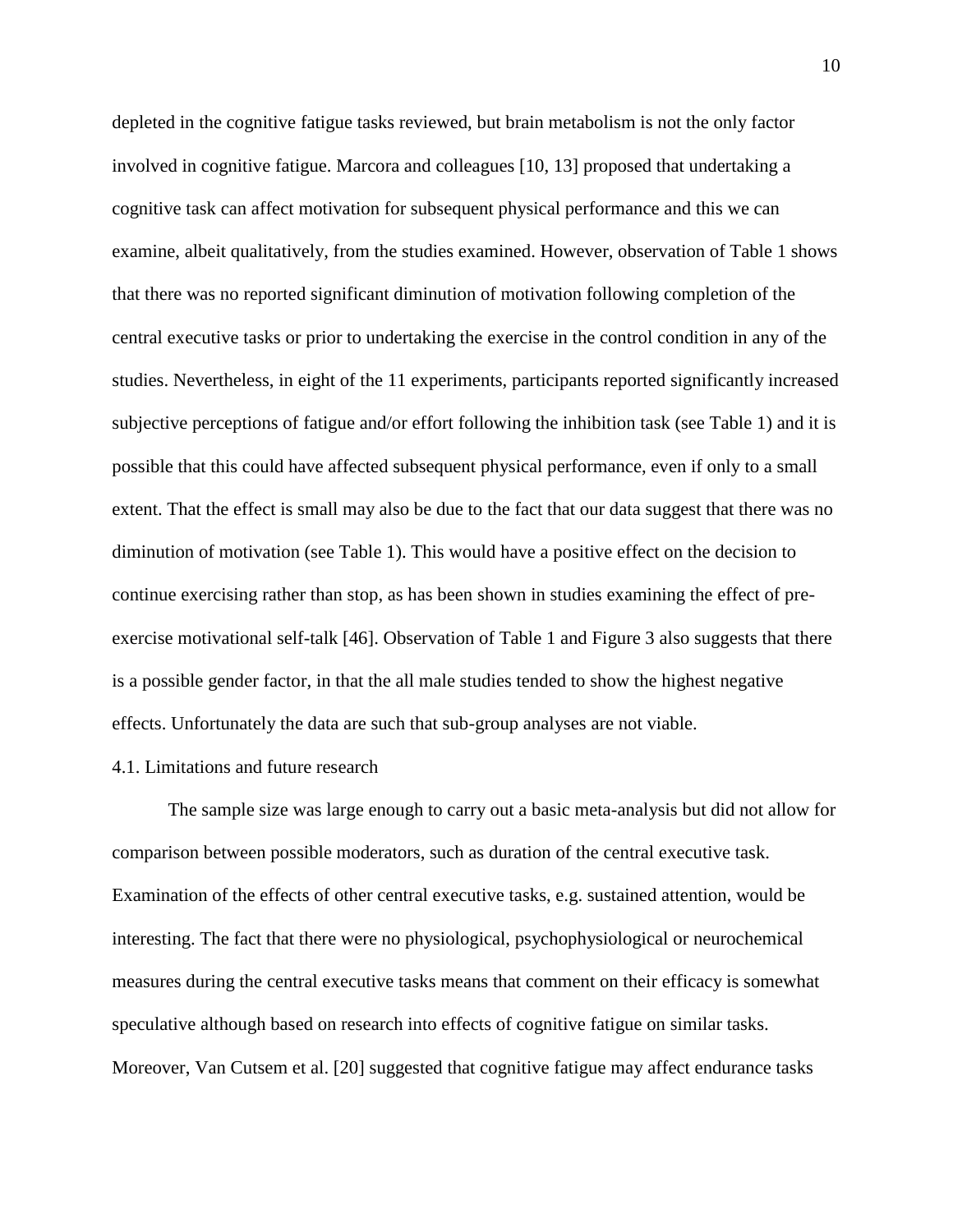but not sprint/power/strength tasks and this could be examined in future research. Potential gender differences should also be examined.

# **5. Conclusion**

This analysis shows a small but significant pooled effect size based on comparison between physical performance post-mental fatigue compared to post-control. However, results for heterogeneity, especially  $T^2$ , indicate that effects are likely due to random error rather than a true intervention effect. Observation of results of the cognitive fatigue tasks (see Table 1) shows that although motivation was not negatively affected, perception of effort following the mental task was higher than in the control condition. This may account for the small but significant pooled effect size, if it affected the individual's decision regarding the energy costs involved in continuing the exercise in the post-cognitive fatigue condition. That the effect is small and its significance questionable may be due to the fact that motivation does not appear to have been affected by cognitive fatigue, which may have allowed participants to overcome the postcognitive fatigue higher perception of effort. This strongly suggests that research, in which motivation, is manipulated is necessary before definitive conclusions can be made with regard to the effects of cognitive fatigue on subsequent physical performance.

#### **Compliance with ethical standards**

#### **Funding**

No sources of funding were used to assist in the preparation of this article.

# **Conflict of interest**

Terry McMorris, Martin Barwood, Beverley J. Hale, Matt Dicks and Jo Corbett declare that they have no conflicts of interest relevant to the content of this review.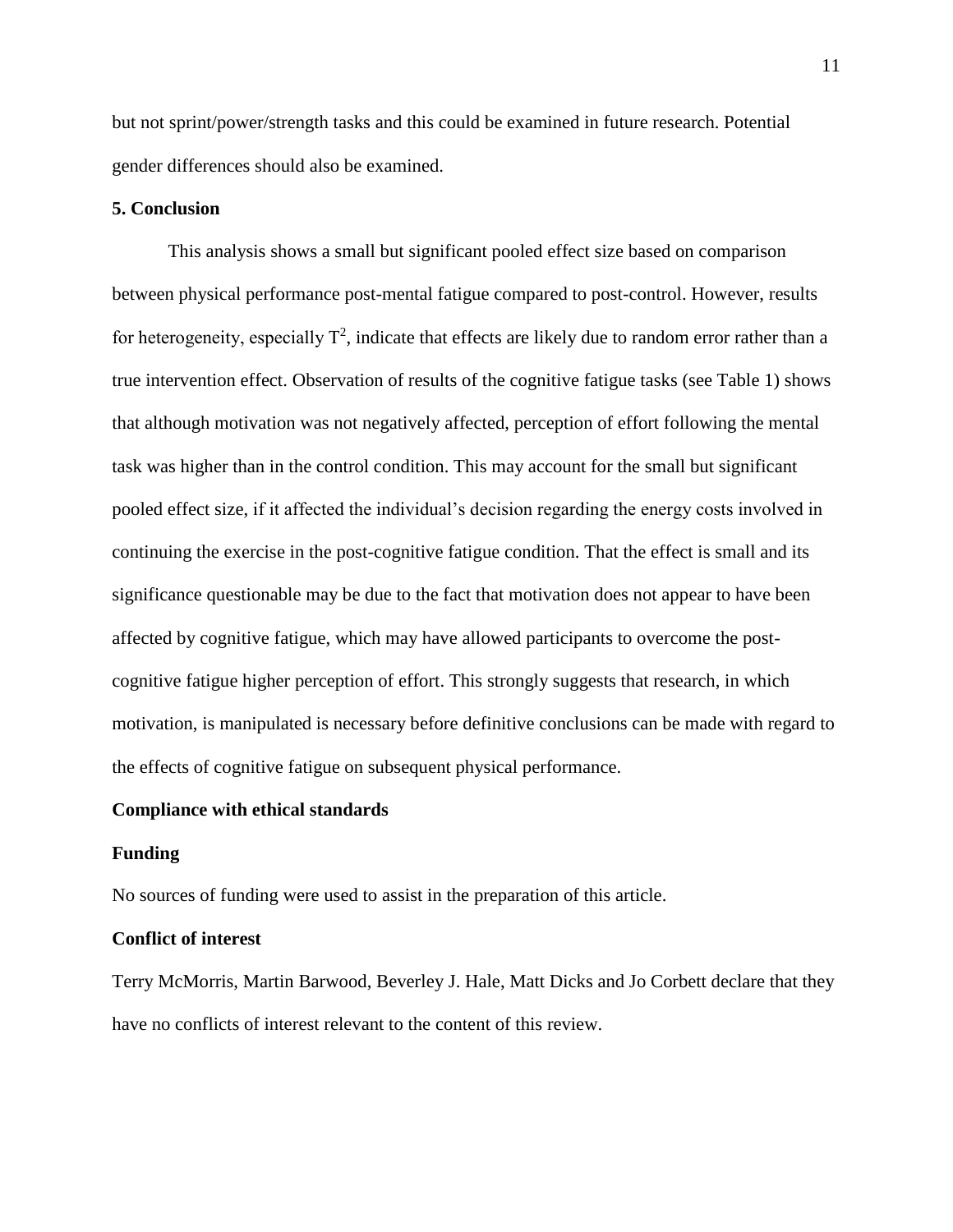# **References**

1. Chaudhuri A, Behan PO. Fatigue in neurological disorders. Lancet. 2004;363:978–88.

2. [Holtzer R,](https://www.ncbi.nlm.nih.gov/pubmed/?term=Holtzer%20R%5BAuthor%5D&cauthor=true&cauthor_uid=21128132) [Shuman M,](https://www.ncbi.nlm.nih.gov/pubmed/?term=Shuman%20M%5BAuthor%5D&cauthor=true&cauthor_uid=21128132) [Mahoney JR,](https://www.ncbi.nlm.nih.gov/pubmed/?term=Mahoney%20JR%5BAuthor%5D&cauthor=true&cauthor_uid=21128132) [Lipton R,](https://www.ncbi.nlm.nih.gov/pubmed/?term=Lipton%20R%5BAuthor%5D&cauthor=true&cauthor_uid=21128132) [Verghese J.](https://www.ncbi.nlm.nih.gov/pubmed/?term=Verghese%20J%5BAuthor%5D&cauthor=true&cauthor_uid=21128132) Cognitive fatigue defined in the

context of attention networks. [Neuropsychol Dev Cogn B Aging Neuropsychol Cogn.](https://www.ncbi.nlm.nih.gov/pubmed?term=((Holtzer%5BAuthor%5D)%20AND%20fatigue)%20AND%20(%222011%2F01%2F01%22%5BDate%20-%20Publication%5D%20%3A%20%222012%2F01%2F01%22%5BDate%20-%20Publication%5D))

2011;18:108-28.

3. St Clair Gibson A, Baden DA, Lambert MI, ,Lambert, EV, Harley YX, Hampson D et al. The conscious perception of the sensation of fatigue. Sports Med. 2003'33:167-176.

4. Pageaux B, Lepers R. Fatigue induced by physical and mental exertion increases perception of effort and impairs subsequent endurance performance. Fron Physiol. 2016;doi:

10.3389/fphys.2016.00587.

5. Meeusen R, Watson P, Hasegawa H, Roelands B, Piacentini1 MF. Central fatigue the serotonin hypothesis and beyond. Sports Med. 2006;36:881-909.

6. Noakes TD, St Clair Gibson A, Lambert EV. From catastrophe to complexity: a novel model of integrative central neural regulation of effort and fatigue during exercise in humans Br J Sports Med. 2004;38:511-14.

7. St Clair Gibson A, Noakes TD. Evidence for complex system integration and dynamic neural regulation of skeletal muscle recruitment during exercise in humans Br J Sports Med. 2004;38:797–806.

8. Renfree A, Martin L, Micklewright D, St Clair Gibson A. Application of decision-making theory to the regulation of muscular work rate during self-paced competitive endurance activity. Sports Med. 2014;44:147-58.

9. MacMahon C, Schiicker L, Hagemann N, Strauss B. Cognitive fatigue effects on physical performance during running. J Sport Exerc Psychol. 2014;36:375-81.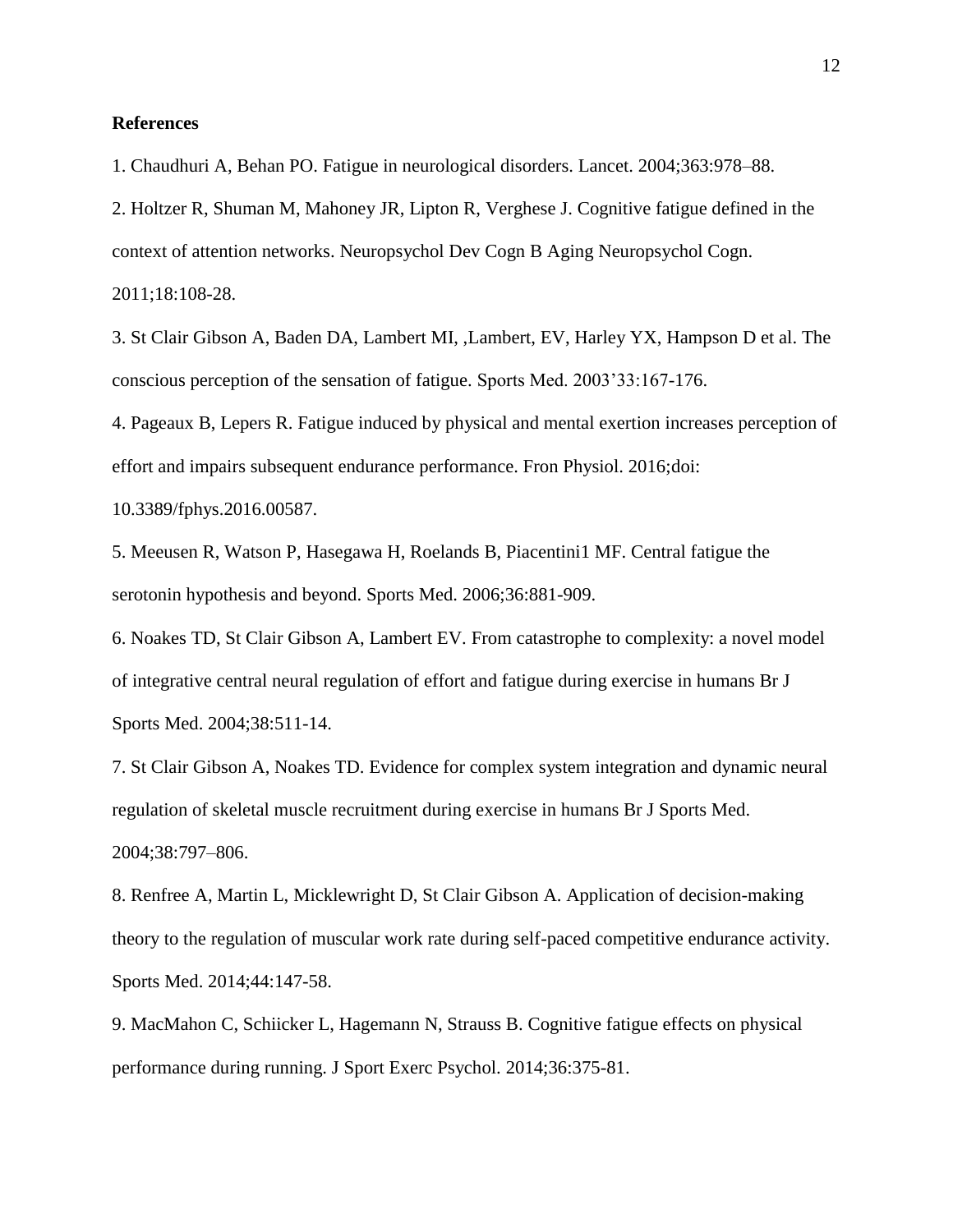10. Marcora SM, Staiano W, Manning V. Mental fatigue impairs physical performance in humans J Appl Physiol. 2009;06:857–64.

11. Pageaux B, Marcora SM, Rozand V, Lepers R. Mental fatigue induced by prolonged selfregulation doesnot exacerbate central fatigue during subsequent whole-body endurance exercise Front Hum Neurosci. 2015;doi:10.3389/fnhum.2015.00067

12. Shortz AE, Pickens A, Zheng Q, Mehta RK. The effect of cognitive fatigue on prefrontal cortex correlates of neuromuscular fatigue in older women J NeuroEngineering and Rehabilitation. 2015;doi 10.1186/s12984-015-0108-3.

13. Pageaux B, Lepers, R, Dietz KC, Marcora SM. Response inhibition impairs subsequent self- paced endurance performance Eur J Appl Physiol. 2014;114:1095-105.

14. Miyake A, Friedman NP, Emerson MJ, Witzki AH, Howerter A. The unity and diversity of executive functions and their contributions to complex "frontal lobe" tasks: A latent variable analysis. Cogn Psychol. 2000;41:49-100.

15. Smith MR, Marcora SM, Coutts AJ. Mental fatigue impairs intermittent running performance Med Sci Sports Exerc. 2015;47:1682-90.

16. Martin K, Staiano W, Menaspà P, Hennessey T, Marcora S, Keegan R et al. Superior inhibitory control and resistance to mental fatigue in professional road cyclists. Plos One. 2016;doi:10.1371/journal.pone.0159907.

17. Schücker L, MacMahon C. Working on a cognitive task does not influence performance in a physical fitness test Psychol Sport Exerc. 2016;25:1-8.

18. Head JR, Tenan MS, Tweedell AJ, Price TF, LaFiandra ME, Helton WS. Cognitive fatigue influences time-on-task during bodyweight resistance training exercise. Front Physiol. 2016;doi: 10.3389/fphys.2016.00373.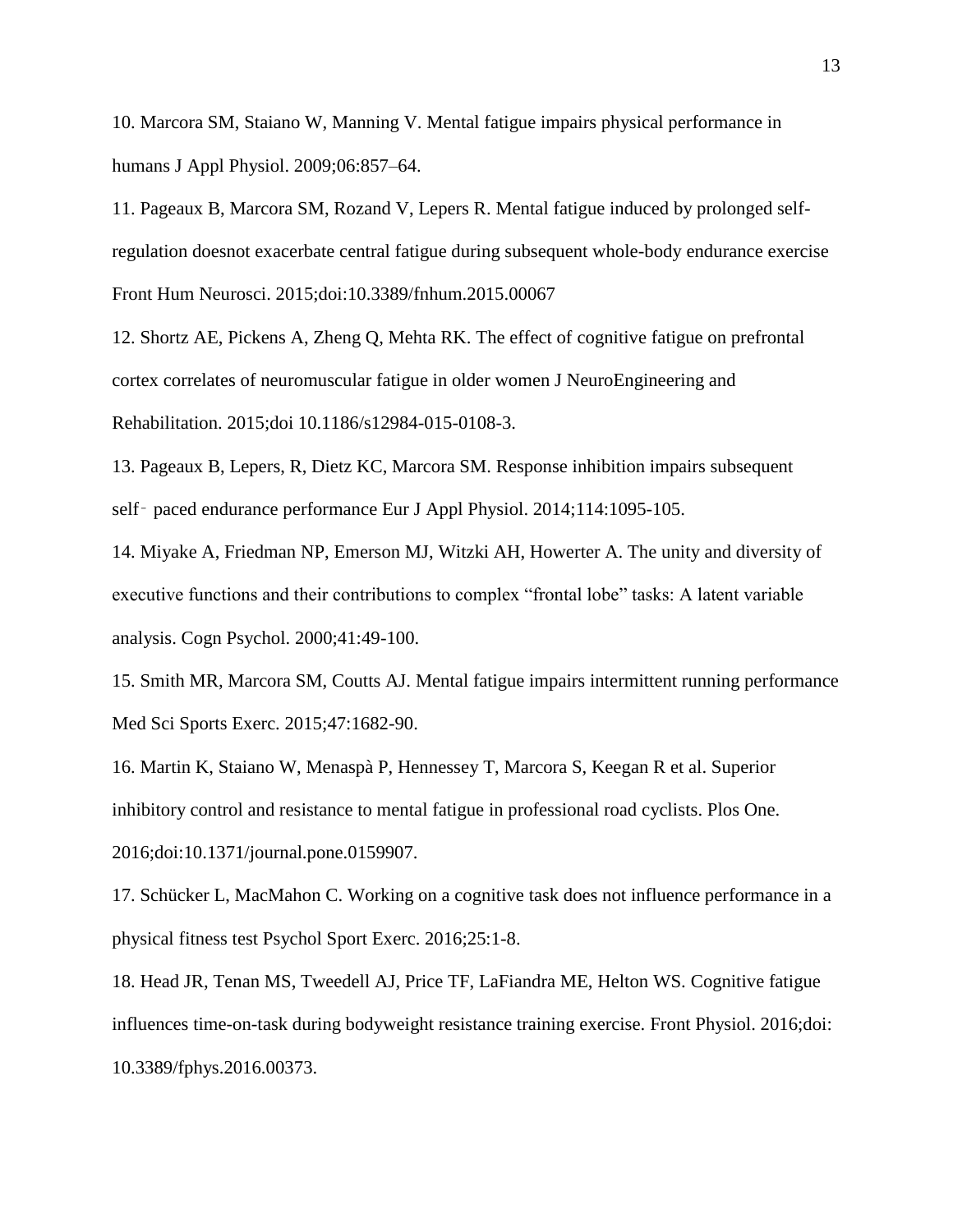19. Lopes e Silva-Júnior F, Emanuel P, Sousa J, Silva, M, Teixeira S, Pires F et al. Prior acute mental exertion in exercise and sport. Clinical Practice & Epidemiology in Mental Health. 2016;12:94-107.

20. Van Cutsem J, Marcora S, De Pauw K, Bailey, S, Meeusen, R, Roelands B. The effects of mental fatigue on physical performance: a systematic review. Sports Med. 2017;doi:10.1007/s40279-016-0672-0.

21. [Inzlicht M,](https://www.ncbi.nlm.nih.gov/pubmed/?term=Inzlicht%20M%5BAuthor%5D&cauthor=true&cauthor_uid=24439530) [Schmeichel BJ,](https://www.ncbi.nlm.nih.gov/pubmed/?term=Schmeichel%20BJ%5BAuthor%5D&cauthor=true&cauthor_uid=24439530) [Macrae CN.](https://www.ncbi.nlm.nih.gov/pubmed/?term=Macrae%20CN%5BAuthor%5D&cauthor=true&cauthor_uid=24439530) Why self-control seems (but may not be) limited. [Trends Cogn Sci.](https://www.ncbi.nlm.nih.gov/pubmed?term=((Inzlicht%20M%5BAuthor%5D)%20AND%20fatigue)%20AND%20(%222014%2F01%2F01%22%5BDate%20-%20Publication%5D%20%3A%20%222015%2F01%2F01%22%5BDate%20-%20Publication%5D)) 2014;18:127-33.

22. Inzlicht M, Marcora SM. The central governor model of exercise regulation teaches us precious little about the nature of mental fatigue and self-control failure. Front Psychol. 2016;doi:10.3389/fpsyg.2016.00656.

23. Gailliot MT, Baumeister RF, DeWall CN, Maner JK, Plant EA, Tice DM et al. Self-control relies on glucose as a limited energy source: willpower is more than a metaphor. J. Pers. Soc. Psychol. 2007;92:325–36.

24. Clarke DD, Sokoloff L. Circulation and energy metabolism of the brain. In: Agranoff BW, Siegel GJ, editors. Basic neurochemistry. Philadelphia, PA: Lippincott-Raven; 1999. pp. 637–70. 25. McKenna MC, Dienel GA, Sonnewald U, Waagepetersen HS, Schousboe A. Energy metabolism of the brain. 200-231. In: Brady ST, Siegel GJ, Albers RW, Proce DL, editors, Basic neurochemistry. New York: Academic; 2012. pp. 200-231.

26. Baddeley AD. Working memory. New York: Oxford University Press; 1986.

27. Borenstein M, Hedges LV, Higgins JPT, Rothstein HR.. Introduction to meta-analysis. John Wiley and Sons: Chichester; 2009.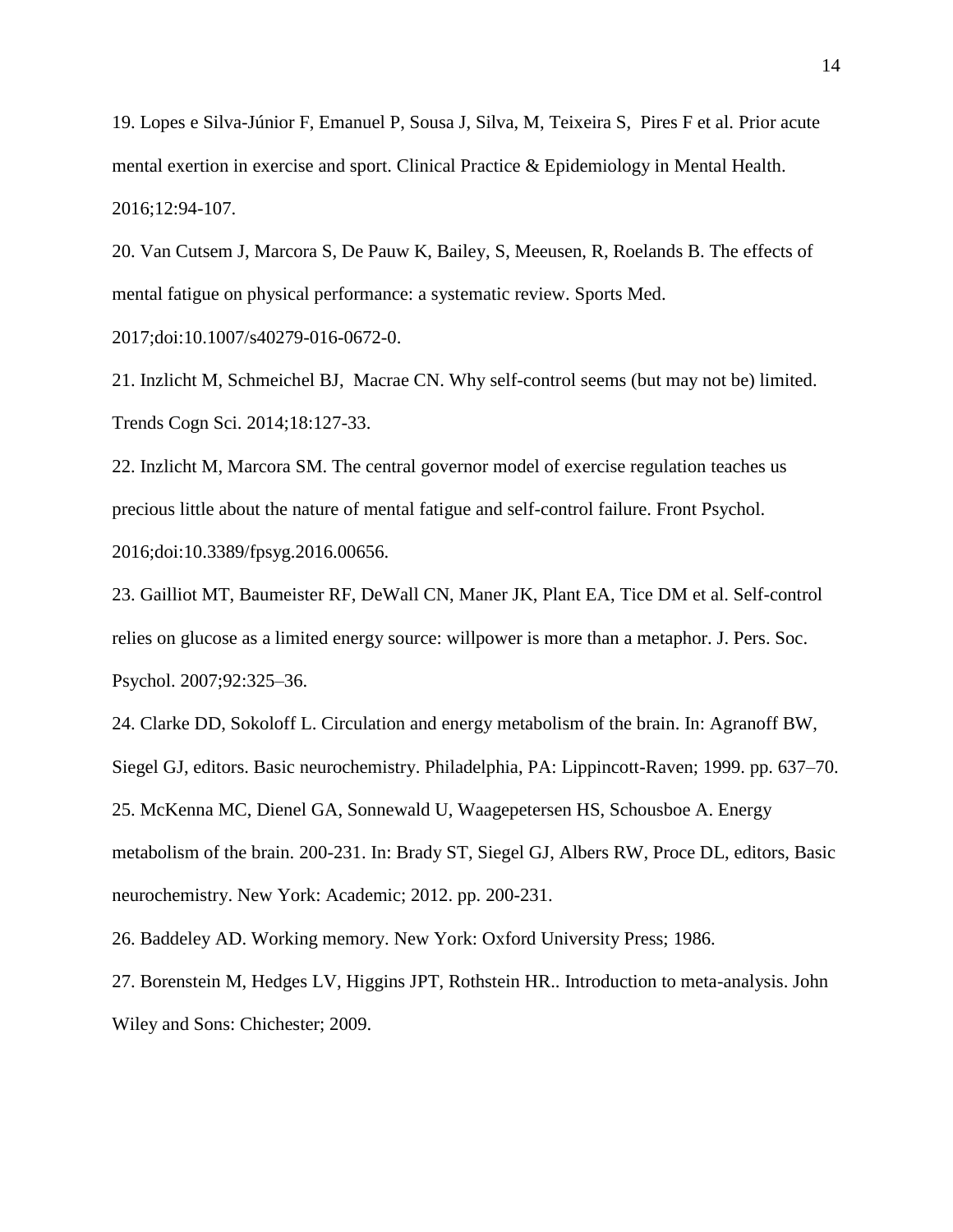28. Higgins JPT, Thompson SG, Deeks JJ, Altman DG. Measuring inconsistency in metaanalyses. BMJ. 2003;327:557-60.

29. Begg CB, Mazumdar M. Operating characteristics of a rank correlation test for publication bias. Biometrics. 1994;50:1088-101.

30. Rosenthal R. Meta-analytic procedures for social research. London: Sage; 1991.

31. Stroop JR. Studies of interference in serial verbal reactions. J Exp Psychol. 1935;18:643-62.

32. Donders FC. On the speed of mental processes. Acta Psychol. 1969;30:412-31.

33. [Barch DM,](https://www.ncbi.nlm.nih.gov/pubmed/?term=Barch%20DM%5BAuthor%5D&cauthor=true&cauthor_uid=9347483) [Braver TS,](https://www.ncbi.nlm.nih.gov/pubmed/?term=Braver%20TS%5BAuthor%5D&cauthor=true&cauthor_uid=9347483) [Nystrom LE,](https://www.ncbi.nlm.nih.gov/pubmed/?term=Nystrom%20LE%5BAuthor%5D&cauthor=true&cauthor_uid=9347483) [Forman SD,](https://www.ncbi.nlm.nih.gov/pubmed/?term=Forman%20SD%5BAuthor%5D&cauthor=true&cauthor_uid=9347483) [Noll DC,](https://www.ncbi.nlm.nih.gov/pubmed/?term=Noll%20DC%5BAuthor%5D&cauthor=true&cauthor_uid=9347483) [Cohen JD.](https://www.ncbi.nlm.nih.gov/pubmed/?term=Cohen%20JD%5BAuthor%5D&cauthor=true&cauthor_uid=9347483) Dissociating working memory from task difficulty in human prefrontal cortex. [Neuropsychologia.](https://www.ncbi.nlm.nih.gov/pubmed?term=((Barch%5BAuthor%5D)%20AND%20working%20memory)%20AND%20(%221997%2F01%2F01%22%5BDate%20-%20Publication%5D%20%3A%20%221998%2F01%2F01%22%5BDate%20-%20Publication%5D)) 1997;35:1373-80. 34. Banich MT, Depue BE. Recent advances in understanding neural systems that support inhibitory control. Curr Opin Behav Sci. 2015;1:17–22.

35. Ungar L, Nestor PG, Niznikiewicz MA, Wible CG, Kubicki M. Color stroop and negative priming in schizophrenia: An fMRI study. Psychiat Res. 2010;181:24–9.

36. Chambers CD, Garavan H, Bellgrove MA. Insights into the neural basis of response inhibition from cognitive and clinical neuroscience Neurosci Biobehav Rev. 2009;30:631–46 37. Aron AR, Robbins TW, Poldrack RA. Inhibition and the right inferior frontal cortex: one decade on. Cognitive Sci. 2014;18:177-85.

38. Hampshire A, Chamberlain SR, Monti MM, Duncan J, Owen AM. The role of the right inferior frontal gyrus: inhibition and attentional control. NeuroImage. 2010;50:1313–19.

39. Carter CS, Braver TS, Barch DM, Botvinick MM, Noll D, Cohen JD. Anterior cingulate cortex, error detection, and the online monitoring of performance. Science. 1998;280:747-49.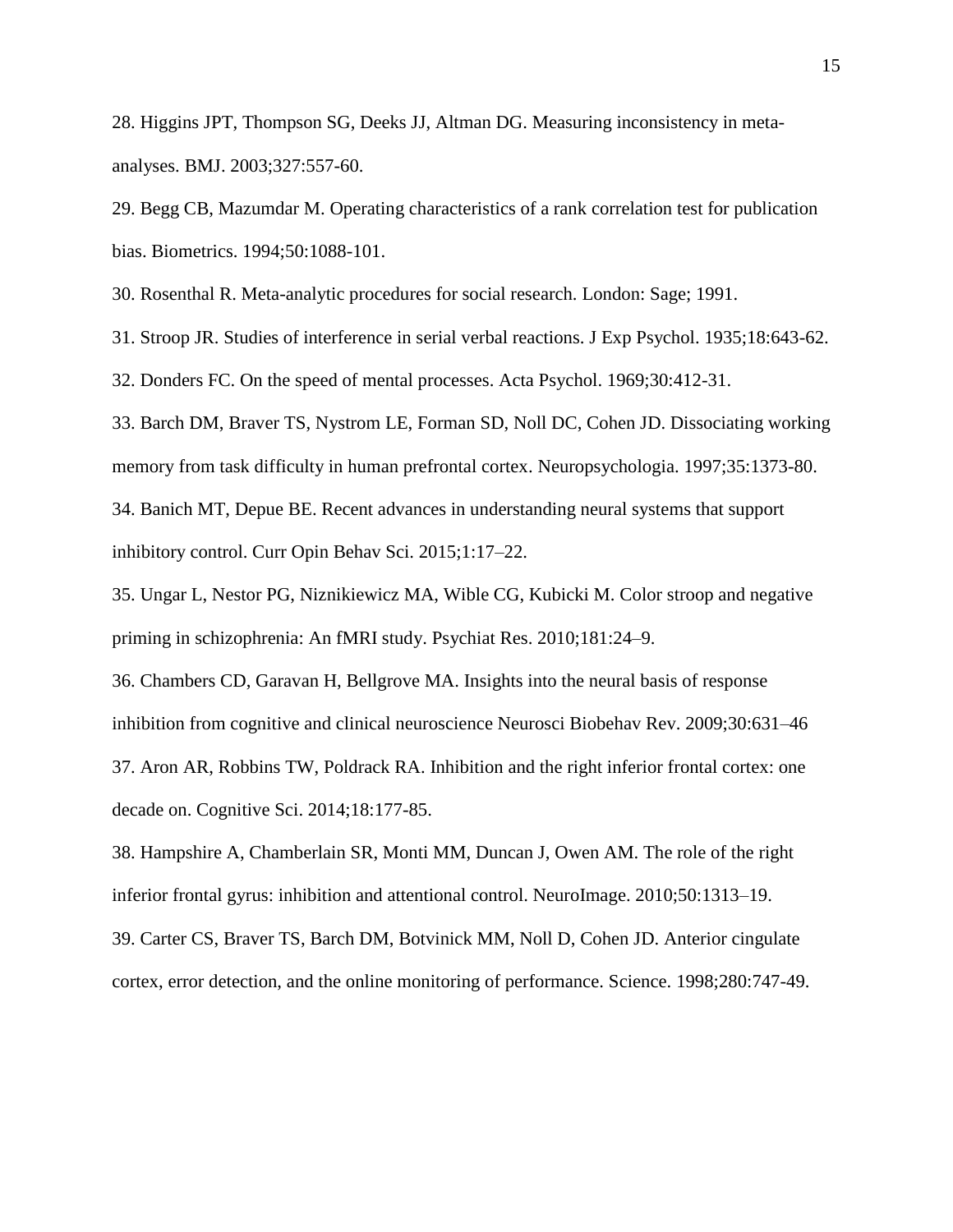40. Lopez-Garcia P, Lesh TA, Salo T, Barch DM, MacDonald III AW, Gold JM et al. The neural circuitry supporting goal maintenance during cognitive control: a comparison of expectancy AX-CPT and dot probe expectancy paradigms Cogn Affect Behav Neurosci. 2016;16:164–75.

41. Kirchner WK. Age differences in short-term retention of rapidly changing information. J Exp Psychol. 1958;55:352–8.

42. Owen AM, McMillan, KM, Laird AR, Bullmore E. N-back working memory paradigm: a meta-analysis of normative functional neuroimaging studies. Hum Brain Mapp. 2005;25:46–59. 43. Raichle ME. Behind the scenes of functional brain imaging: A historical and physiological perspective Proc Natl Acad Sci USA. 1998;95:765–72.

44. Raichle ME. The neural correlates of consciousness: an analysis of cognitive skill learning Phil Trans R Soc Lond B. 1998;353:1889-1901.

45. Raichle ME, Gusnard DA. Appraising the brain's energy budget Proc Natl Acad Sci. 2002;99:10237–9.

46. Barwood MJ, Corbett J, Wagstaff CR, McVeigh D, Thelwell RC. [Improvement of 10-km](https://www.ncbi.nlm.nih.gov/pubmed/25010539)  [time-trial cycling with motivational self-talk compared with neutral self-talk.](https://www.ncbi.nlm.nih.gov/pubmed/25010539) Int J Sports Physiol Perform. 2015;10:166-71.